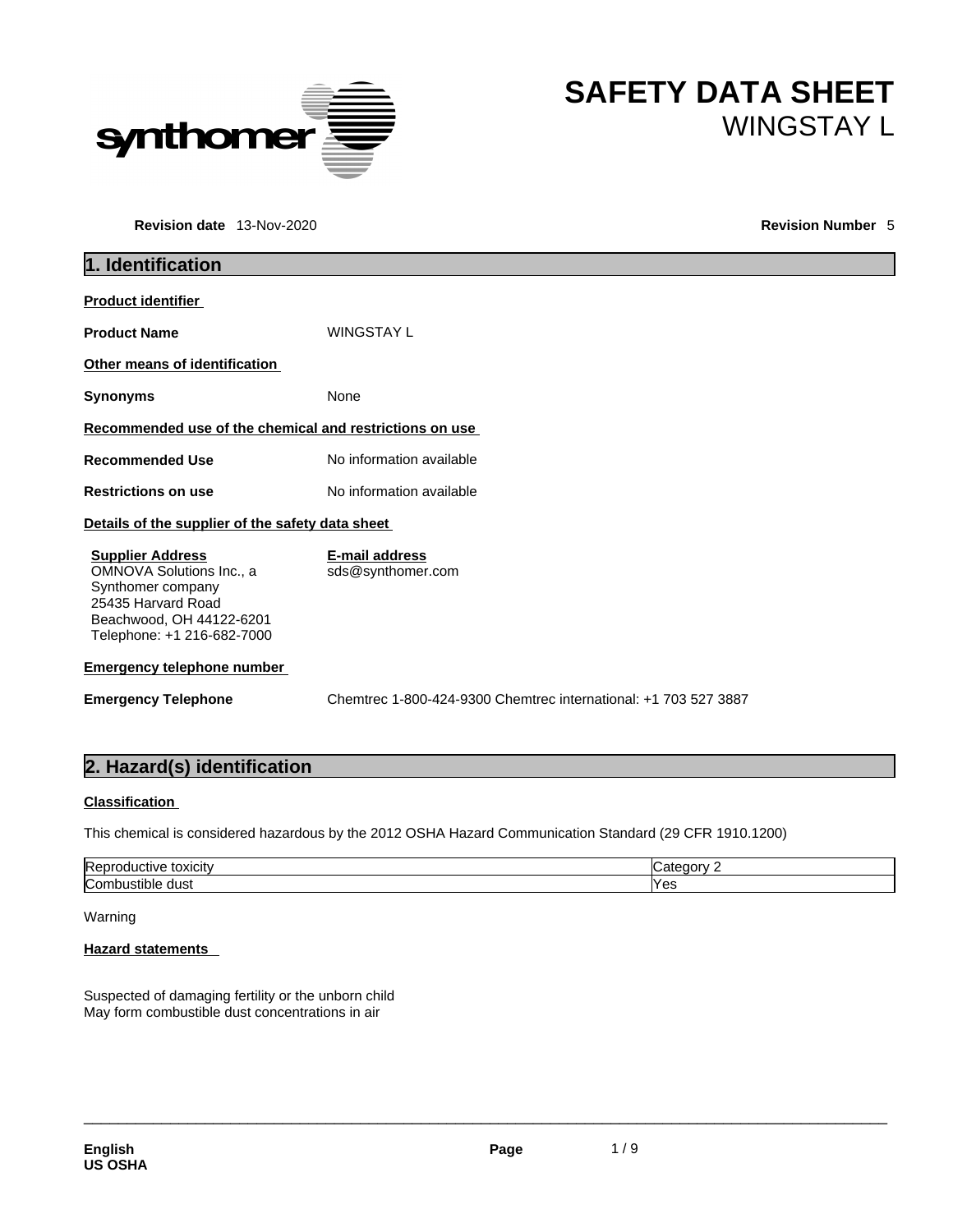

**Appearance** powder **Physical state Solid** 

Odor uncharacteristic

**Label elements**

### **Precautionary Statements - Prevention**

Obtain special instructions before use Do not handle until all safety precautions have been read and understood Use personal protective equipment as required

#### **Precautionary Statements - Response**

IF exposed or concerned: Get medical advice/attention

**Precautionary Statements - Storage** Store locked up

**Precautionary Statements - Disposal** Dispose of contents/container to an approved waste disposal plant

#### **Hazards not otherwise classified (HNOC)**

# **Other Information**

No information available

#### **Unknown acute toxicity**

0 % of the mixture consists of ingredient(s) of unknown acute oral toxicity

0 % of the mixture consists of ingredient(s) of unknown acute dermal toxicity

0 % of the mixture consists of ingredient(s) of unknown acute inhalation toxicity (gas)

0 % of the mixture consists of ingredient(s) of unknown acute inhalation toxicity (vapor)

0 % of the mixture consists of ingredient(s) of unknown acute inhalation toxicity (dust/mist)

# **3. Composition/information on ingredients**

### **Substance**

This material is considered hazardous by the OSHA Hazard Communication Standard (29 CFR 1910.1200).

| Chemical name                                | CAS No     | Weiaht-% | Frade secret |
|----------------------------------------------|------------|----------|--------------|
| 4-Methyl-, Reaction Products With<br>Phenol, | 68610-51-5 | <=100    |              |
| Dicyclopentadiene And Isobutylene.           |            |          |              |

 $\_$  ,  $\_$  ,  $\_$  ,  $\_$  ,  $\_$  ,  $\_$  ,  $\_$  ,  $\_$  ,  $\_$  ,  $\_$  ,  $\_$  ,  $\_$  ,  $\_$  ,  $\_$  ,  $\_$  ,  $\_$  ,  $\_$  ,  $\_$  ,  $\_$  ,  $\_$  ,  $\_$  ,  $\_$  ,  $\_$  ,  $\_$  ,  $\_$  ,  $\_$  ,  $\_$  ,  $\_$  ,  $\_$  ,  $\_$  ,  $\_$  ,  $\_$  ,  $\_$  ,  $\_$  ,  $\_$  ,  $\_$  ,  $\_$  ,

\*The exact percentage (concentration) of composition has been withheld as a trade secret.

# **4. First-aid measures**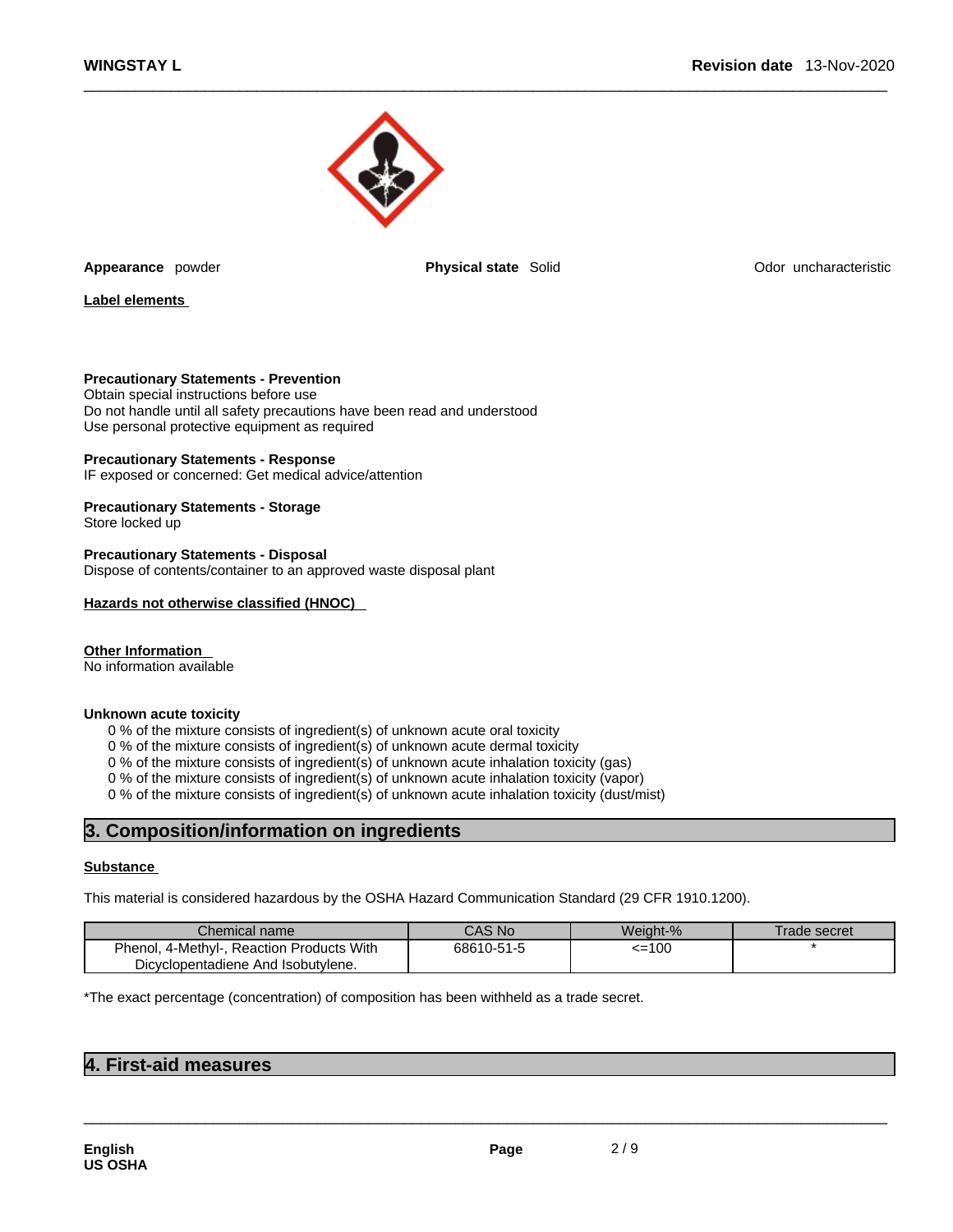# **Description of first aid measures**

| Eye contact                                                                                        | Immediately flush with plenty of water. After initial flushing, remove any contact lenses and<br>continue flushing for at least 15 minutes. Keep eye wide open while rinsing. If symptoms<br>persist, call a physician. |
|----------------------------------------------------------------------------------------------------|-------------------------------------------------------------------------------------------------------------------------------------------------------------------------------------------------------------------------|
| <b>Skin contact</b>                                                                                | Wash off immediately with soap and plenty of water while removing all contaminated<br>clothes and shoes. If symptoms persist, call a physician.                                                                         |
| <b>Inhalation</b>                                                                                  | Remove to fresh air. If breathing is difficult, give oxygen. If symptoms persist, call a<br>physician.                                                                                                                  |
| Ingestion                                                                                          | Rinse mouth. Drink plenty of water. If symptoms persist, call a physician. Do NOT induce<br>vomiting.                                                                                                                   |
| Most important symptoms and effects, both acute and delayed                                        |                                                                                                                                                                                                                         |
| <b>Symptoms</b>                                                                                    | No information available.                                                                                                                                                                                               |
|                                                                                                    | Indication of any immediate medical attention and special treatment needed                                                                                                                                              |
| Note to physicians                                                                                 | Treat symptomatically.                                                                                                                                                                                                  |
| 5. Fire-fighting measures                                                                          |                                                                                                                                                                                                                         |
| <b>Suitable Extinguishing Media</b>                                                                | Dry chemical, CO2 or water spray.                                                                                                                                                                                       |
| Unsuitable extinguishing media                                                                     | Do not scatter spilled material with high pressure water streams.                                                                                                                                                       |
| Specific hazards arising from the<br>chemical                                                      | Combustible material. Avoid generation of dust. May form explosive mixtures with air.                                                                                                                                   |
| <b>Explosion data</b><br>Sensitivity to mechanical impact None.<br>Sensitivity to static discharge | None.                                                                                                                                                                                                                   |
| Special protective equipment for<br>fire-fighters                                                  | As in any fire, wear self-contained breathing apparatus pressure-demand, MSHA/NIOSH<br>(approved or equivalent) and full protective gear.                                                                               |
| 6. Accidental release measures                                                                     |                                                                                                                                                                                                                         |
|                                                                                                    | Personal precautions, protective equipment and emergency procedures                                                                                                                                                     |

| <b>Personal precautions</b>                          | Avoid generation of dust. Under dusty conditions, static electricity may cause an explosion.<br>Dissipate static electricity. Remove all ignition sources.                                                                                                                              |  |
|------------------------------------------------------|-----------------------------------------------------------------------------------------------------------------------------------------------------------------------------------------------------------------------------------------------------------------------------------------|--|
| Methods and material for containment and cleaning up |                                                                                                                                                                                                                                                                                         |  |
| <b>Methods for containment</b>                       | Keep out of drains, sewers, ditches and waterways. Prevent dust cloud. Prevent further<br>leakage or spillage if safe to do so.                                                                                                                                                         |  |
| Methods for cleaning up                              | Use personal protective equipment as required. Cover powder spill with plastic sheet or tarp<br>to minimize spreading and keep powder dry. Avoid generation of dust. Take up<br>mechanically, placing in appropriate containers for disposal. Clean contaminated surface<br>thoroughly. |  |

# **7. Handling and storage**

# **Precautions for safe handling**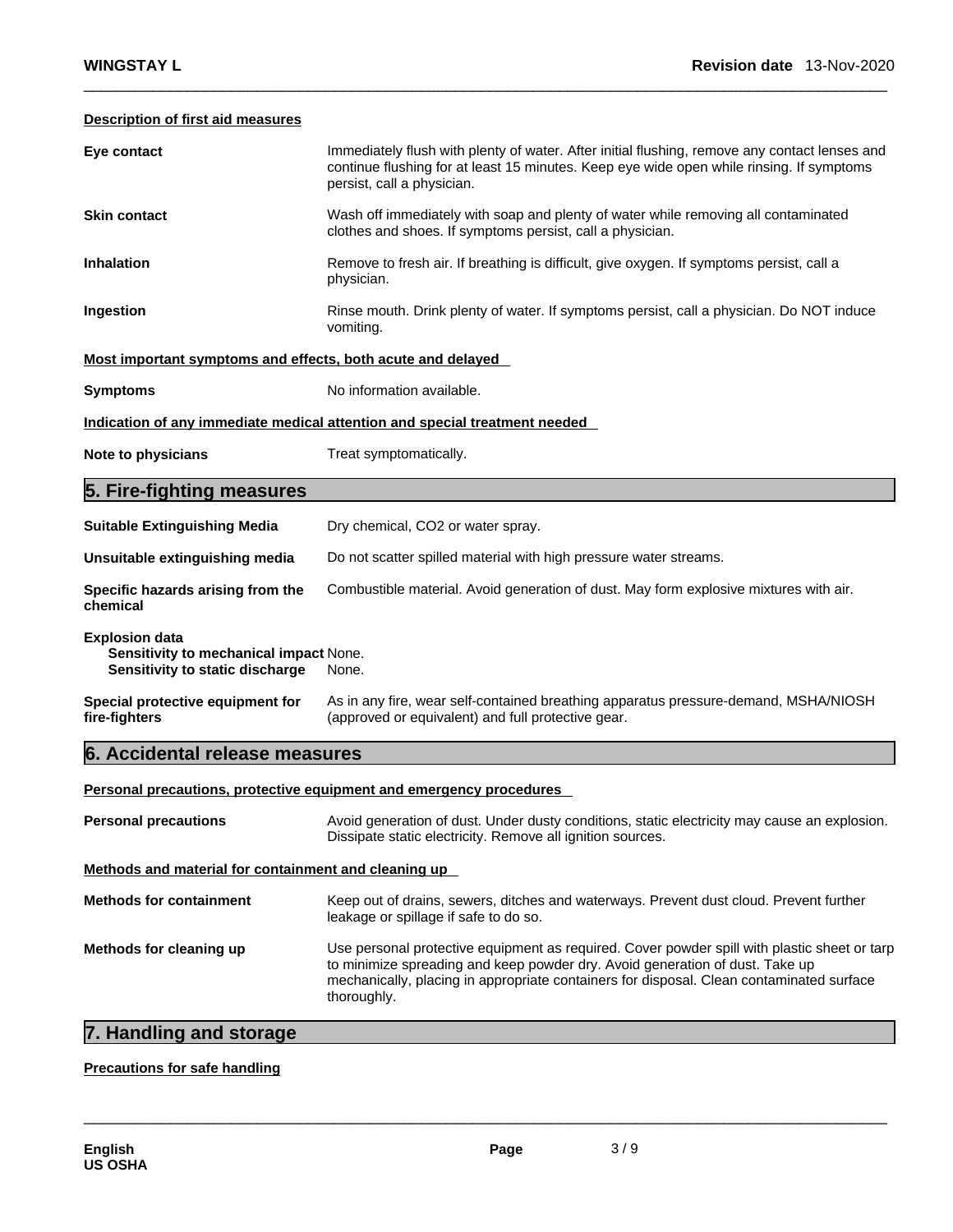| Advice on safe handling                                      | Keep away from heat, hot surfaces, sparks, open flames and other ignition sources. No<br>smoking. Take precautionary measures against static discharges. Use spark-proof tools<br>and explosion-proof equipment. Avoid generation of dust. Good housekeeping must be<br>practiced during storage, transfer, handling, and use of this material to avoid excessive dust<br>accumulation in the form of deposit. All transfer and storage equipment should be<br>metallised an earthed. |  |
|--------------------------------------------------------------|---------------------------------------------------------------------------------------------------------------------------------------------------------------------------------------------------------------------------------------------------------------------------------------------------------------------------------------------------------------------------------------------------------------------------------------------------------------------------------------|--|
| Conditions for safe storage, including any incompatibilities |                                                                                                                                                                                                                                                                                                                                                                                                                                                                                       |  |
| <b>Storage Conditions</b>                                    | Keep in properly labeled containers. Keep in a dry, cool and well-ventilated place. Use<br>spark-proof tools and explosion-proof equipment.                                                                                                                                                                                                                                                                                                                                           |  |
| 8. Exposure controls/personal protection                     |                                                                                                                                                                                                                                                                                                                                                                                                                                                                                       |  |

# **Control parameters**

| <b>Exposure Limits</b>                  | This product, as supplied, does not contain any hazardous materials with occupational<br>exposure limits established by the region specific regulatory bodies.                                                                                                                                                                                                                                 |
|-----------------------------------------|------------------------------------------------------------------------------------------------------------------------------------------------------------------------------------------------------------------------------------------------------------------------------------------------------------------------------------------------------------------------------------------------|
| <b>Other Information</b>                | Vacated limits revoked by the Court of Appeals decision in AFL-CIO v. OSHA, 965 F.2d 962<br>(11th Cir., 1992).                                                                                                                                                                                                                                                                                 |
| <b>Appropriate engineering controls</b> |                                                                                                                                                                                                                                                                                                                                                                                                |
| <b>Engineering controls</b>             | <b>Showers</b><br>Eyewash stations<br>Ventilation systems.                                                                                                                                                                                                                                                                                                                                     |
|                                         | Individual protection measures, such as personal protective equipment                                                                                                                                                                                                                                                                                                                          |
| <b>Eye/face protection</b>              | Wear safety glasses with side shields (or goggles).                                                                                                                                                                                                                                                                                                                                            |
| <b>Hand protection</b>                  | Wear suitable gloves.                                                                                                                                                                                                                                                                                                                                                                          |
| Skin and body protection                | Wear suitable protective clothing.                                                                                                                                                                                                                                                                                                                                                             |
| <b>Respiratory protection</b>           | Ensure adequate ventilation, especially in confined areas. If exposure limits are exceeded<br>or irritation is experienced, NIOSH/MSHA approved respiratory protection should be worn.<br>Positive-pressure supplied air respirators may be required for high airborne contaminant<br>concentrations. Respiratory protection must be provided in accordance with current local<br>regulations. |
| General hygiene considerations          | Handle in accordance with good industrial hygiene and safety practice.                                                                                                                                                                                                                                                                                                                         |

# **9. Physical and chemical properties**

#### **Information on basic physical and chemical properties**

| <b>Physical state</b>          | Solid                    |                          |  |
|--------------------------------|--------------------------|--------------------------|--|
| Appearance                     | powder                   |                          |  |
| Color                          | whitish                  |                          |  |
| Odor                           | uncharacteristic         |                          |  |
| <b>Odor threshold</b>          | No information available |                          |  |
| <b>Property</b>                | <b>Values</b>            | Remarks • Method         |  |
| рH                             |                          | No information available |  |
| Melting point / freezing point |                          | No information available |  |
| Boiling point / boiling range  |                          | No information available |  |
| <b>Flash point</b>             | > 280 °C / > 536 °F      |                          |  |
| <b>Evaporation rate</b>        |                          | No information available |  |
|                                |                          |                          |  |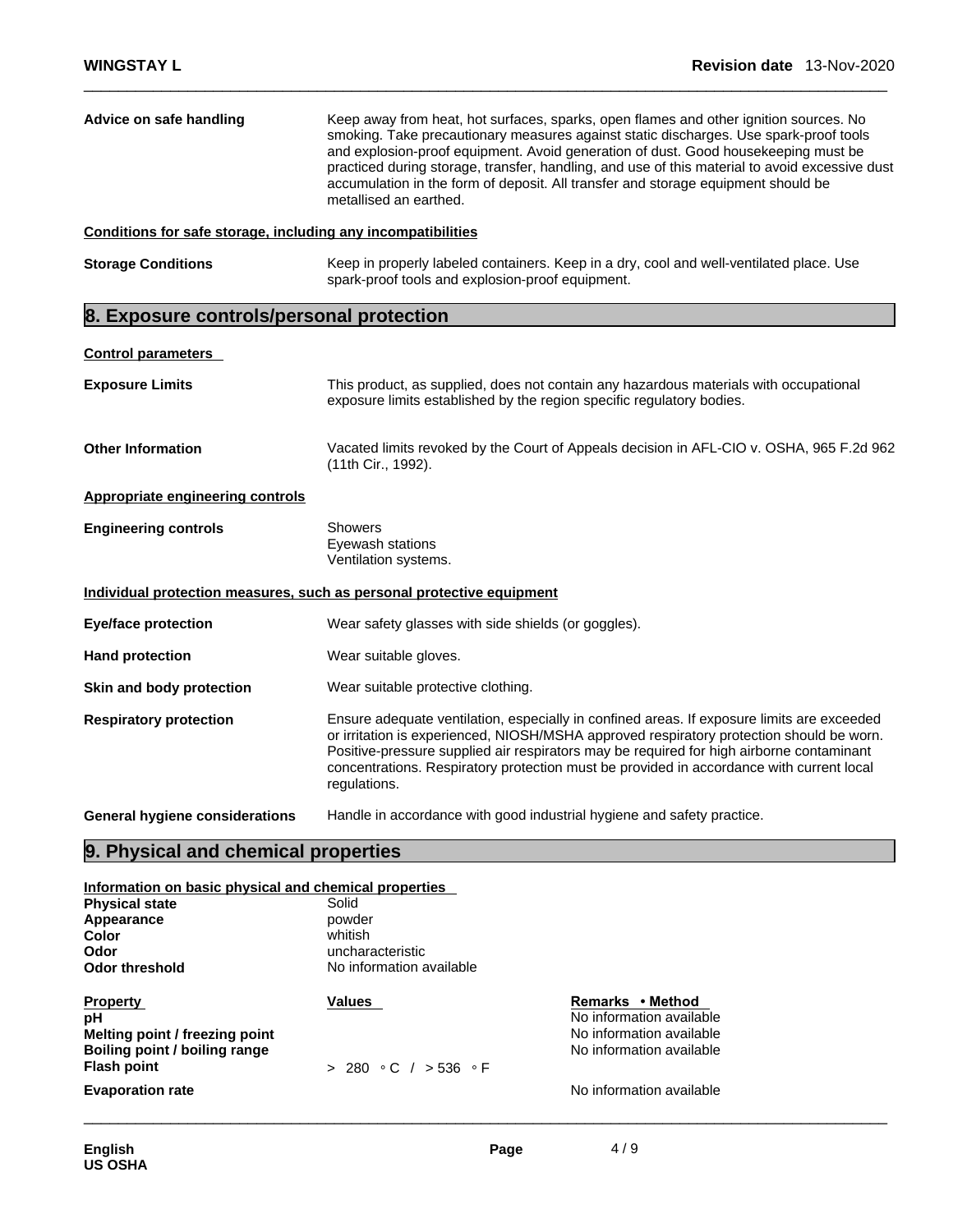| Flammability (solid, gas)              |                     | No information available |
|----------------------------------------|---------------------|--------------------------|
| <b>Flammability Limit in Air</b>       |                     |                          |
| <b>Upper flammability or explosive</b> |                     | No information available |
| limits                                 |                     |                          |
| Lower flammability or explosive        |                     | No information available |
| limits                                 |                     |                          |
| Vapor pressure                         |                     | No information available |
| <b>Vapor density</b>                   |                     | No information available |
| <b>Relative density</b>                |                     | No information available |
| <b>Water solubility</b>                | < 0.01              | mg/l                     |
| Solubility in other solvents           |                     | No information available |
| <b>Partition coefficient</b>           | $7.56(30^{\circ}C)$ |                          |
| <b>Autoignition temperature</b>        | 445 °C / 833 °F     |                          |
| <b>Decomposition temperature</b>       |                     | No information available |
|                                        |                     | No information available |
| <b>Kinematic viscosity</b>             |                     |                          |
| <b>Dynamic viscosity</b>               |                     | No information available |
| <b>Explosive properties</b>            |                     | No information available |
| No information available               |                     |                          |
|                                        |                     |                          |
| <b>Other information</b>               |                     |                          |
| <b>Explosion severity</b>              |                     |                          |
| Danger of Explosion, cloud             | ST2 (VDI 3673)      |                          |
| Minimum Ignition Energy (Cloud): 10 mJ |                     |                          |
| KST, (cloud), bar.m.s-1                | 280 bar.m.s-1       | Not Applicable           |
| Pmax maximum explosion                 | 8.6 bar             |                          |
| pressure, Cloud, bar                   |                     |                          |
| VMP, (cloud), bar.s-1                  |                     | No information available |
| <b>LOC Limiting Oxygen</b>             | 8%v/v O2/N2         |                          |
| Concentration, Cloud, %v/v O2          |                     |                          |
| <b>Softening point</b>                 |                     | No information available |
| <b>Molecular weight</b>                |                     | No information available |
| <b>Liquid Density</b>                  |                     | No information available |
| <b>Bulk density</b>                    | 0.32                |                          |
| <b>Specific gravity</b>                |                     | No information available |
| Granulometry                           | $D50 < 0.42$ mm     |                          |
| <b>Moisture content</b>                |                     | No information available |
|                                        |                     |                          |

# **10. Stability and reactivity**

| <b>Reactivity</b>                                                       | No information available.                                               |
|-------------------------------------------------------------------------|-------------------------------------------------------------------------|
| <b>Chemical stability</b>                                               | Stable under normal conditions.                                         |
| <b>Possibility of hazardous reactions</b> None under normal processing. |                                                                         |
| <b>Conditions to avoid</b>                                              | dust formation. Take precautionary measures against static discharges.  |
| Incompatible materials                                                  | None known based on information supplied.                               |
|                                                                         | Hazardous decomposition products Carbon monoxide. Carbon dioxide (CO2). |

# **11. Toxicological information**

# **Information on likely routes of exposure**

# **Product Information**

**Inhalation** No known effects under normal use conditions.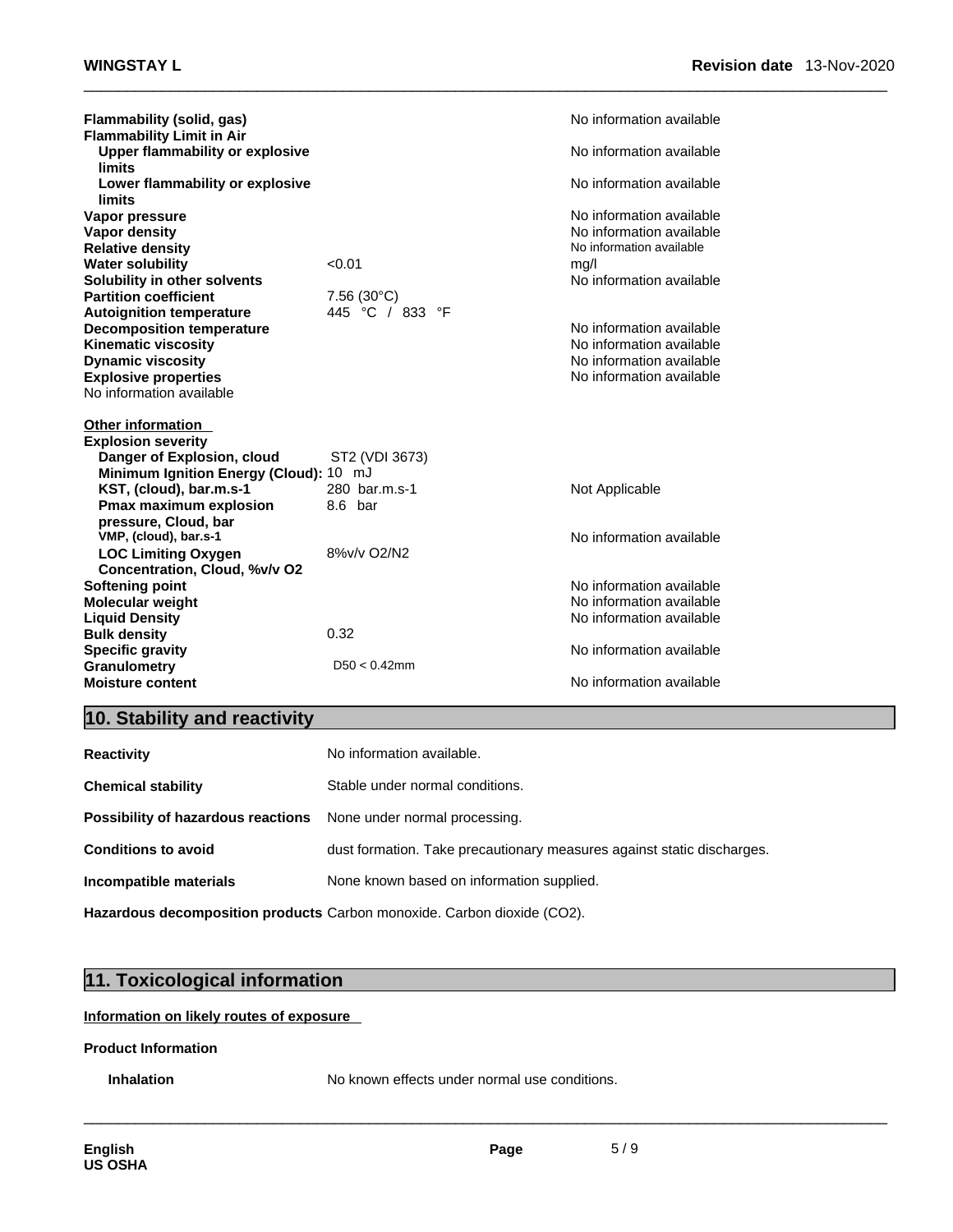| Eye contact         | No known effects under normal use conditions. |
|---------------------|-----------------------------------------------|
| <b>Skin contact</b> | No known effects under normal use conditions. |
| Ingestion           | No known effects under normal use conditions. |

**<u>Symptoms related to the physical, chemical and toxicological characteristics</u>** 

**Symptoms** No information available.

**Acute toxicity**

**Numerical measures of toxicity**

# **The following values are calculated based on chapter 3.1 of the GHS document** .

| ATEmix (oral)          |  |
|------------------------|--|
| <b>ATEmix (dermal)</b> |  |

**ATEmix (oral)** 5,006.50 mg/kg **ATEmix (dermal)**2,003.80 mg/kg

# **Component Information**

| Chemical name               | Oral LD50            | Dermal LD50             | Inhalation LC50                |
|-----------------------------|----------------------|-------------------------|--------------------------------|
| Phenol, 4-Methyl-, Reaction | $>$ 5000 mg/kg (Rat) | $>$ 2000 mg/kg (Rabbit) | $> 165 \text{ mg/L}$ (Rat) 1 h |
| <b>Products With</b>        |                      |                         |                                |
| Dicyclopentadiene And       |                      |                         |                                |
| Isobutylene.                |                      |                         |                                |
| 68610-51-5                  |                      |                         |                                |

| Chemical name                                                                | <b>Reproductive Tox</b>                                                                                                                                                                                         |
|------------------------------------------------------------------------------|-----------------------------------------------------------------------------------------------------------------------------------------------------------------------------------------------------------------|
| Phenol, 4-Methyl-, Reaction Products With Dicyclopentadiene And Isobutylene. | Test type: Pre-natal<br>Species: Rabbit, female<br>Method: OECD test Guideline 414<br>General toxicity maternal: NOAEL: 50 mg/kg<br>Developmental toxicity: NOAEL: 15 mg/kg<br>Symptoms: skeletal malformations |

### **Delayed and immediate effects as well as chronic effects from short and long-term exposure**

| Respiratory or skin sensitization | No information or data specific to the product on this toxicological (health) effect is<br>available. |
|-----------------------------------|-------------------------------------------------------------------------------------------------------|
| <b>Germ cell mutagenicity</b>     | No information or data specific to the product on this toxicological (health) effect is<br>available. |
| Carcinogenicity                   | No information or data specific to the product on this toxicological (health) effect is<br>available. |
| <b>Reproductive toxicity</b>      | Suspected of damaging fertility or the unborn child.                                                  |
| <b>STOT - single exposure</b>     | No information or data specific to the product on this toxicological (health) effect is<br>available. |
| <b>STOT - repeated exposure</b>   | No information or data specific to the product on this toxicological (health) effect is<br>available. |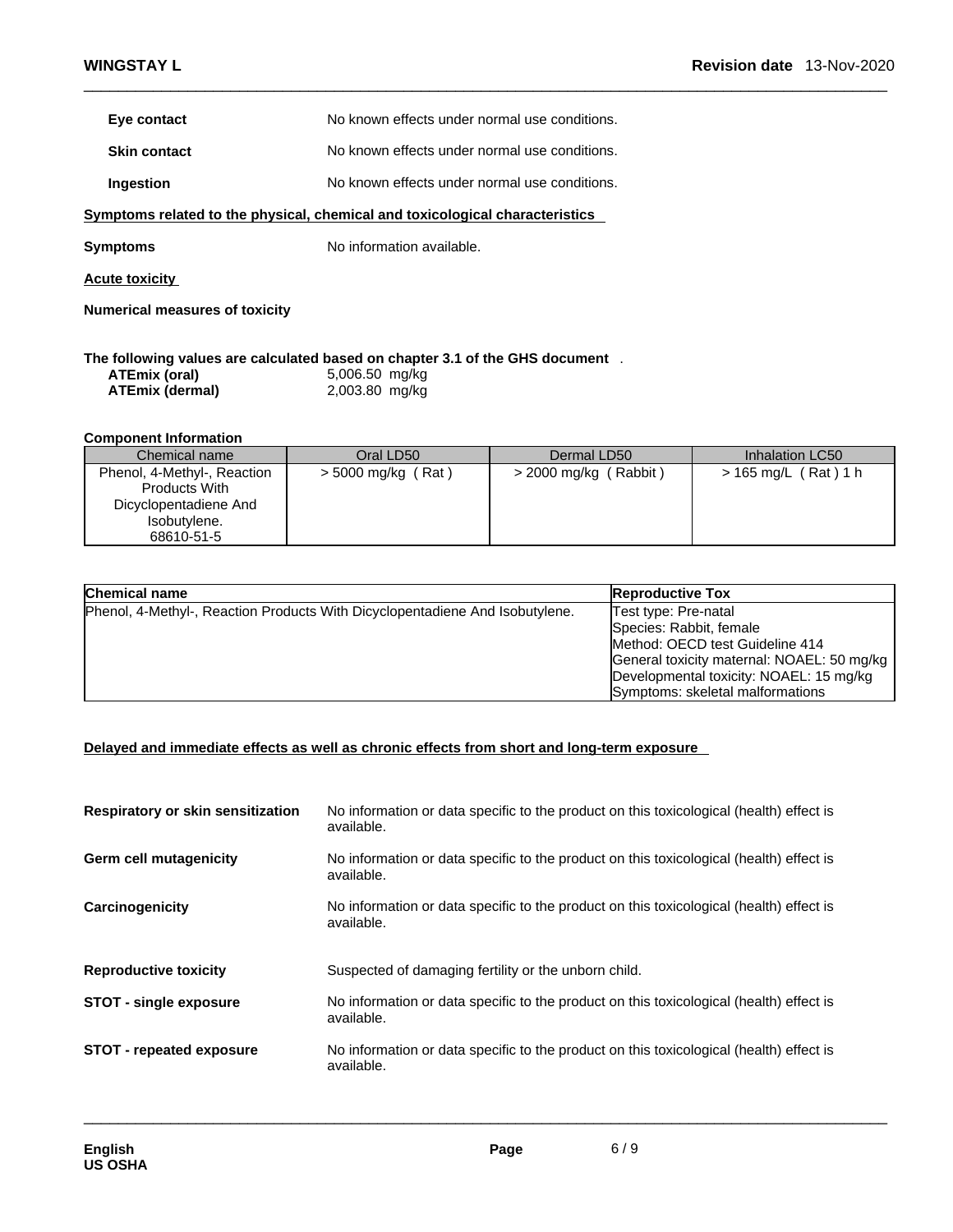| Target organ effects     | No information or data specific to the product on this toxicological (health) effect is<br>available. |
|--------------------------|-------------------------------------------------------------------------------------------------------|
| <b>Aspiration hazard</b> | No information or data specific to the product on this toxicological (health) effect is<br>available. |

# **12. Ecological information**

#### **Ecotoxicity** .

**Unknown aquatic toxicity** 0 % of the mixture consists of component(s) of unknown hazards to the aquatic environment

| Chemical name                                                                                              | Algae/aquatic plants                                      | <b>Fish</b>                                               | Toxicity to<br>microorganisms | Crustacea                            |
|------------------------------------------------------------------------------------------------------------|-----------------------------------------------------------|-----------------------------------------------------------|-------------------------------|--------------------------------------|
| Phenol, 4-Methyl-,<br><b>Reaction Products With</b><br>Dicyclopentadiene And<br>Isobutylene.<br>68610-51-5 | >0.2 mg/L EC50 72 h<br>Pseudokirchneriella<br>subcapitata | >0.2 mg/L LC50 96 h<br>Oncorhynchus mykiss<br>semi-static |                               | >0.2 mg/L EC50 48 h<br>Daphnia magna |

**Persistence and degradability** NOT READILY BIODEGRADABLE.

**Bioaccumulation** There is no data for this product.

**Bioconcentration factor (BCF)** There is no data for this product

#### **Component Information**

| Chemical name i                           | <b>Partition coefficient</b> | Bioconcentration factor (BCF) |
|-------------------------------------------|------------------------------|-------------------------------|
| Phenol, 4-Methyl-, Reaction Products With | 7.56                         |                               |
| Dicyclopentadiene And Isobutylene.        |                              |                               |
| 68610-51-5                                |                              |                               |

**Other adverse effects** No information available.

# **13. Disposal considerations**

# **Waste treatment methods**

| Waste from residues/unused<br>products | Disposal should be in accordance with applicable regional, national and local laws and<br>regulations.                                               |
|----------------------------------------|------------------------------------------------------------------------------------------------------------------------------------------------------|
| <b>Contaminated packaging</b>          | Do not reuse empty containers.                                                                                                                       |
|                                        |                                                                                                                                                      |
|                                        | California Hazardous Waste Status This product contains one or more substances that are listed with the State of California as<br>a hazardous waste. |

# **14. Transport information**

DOT Not regulated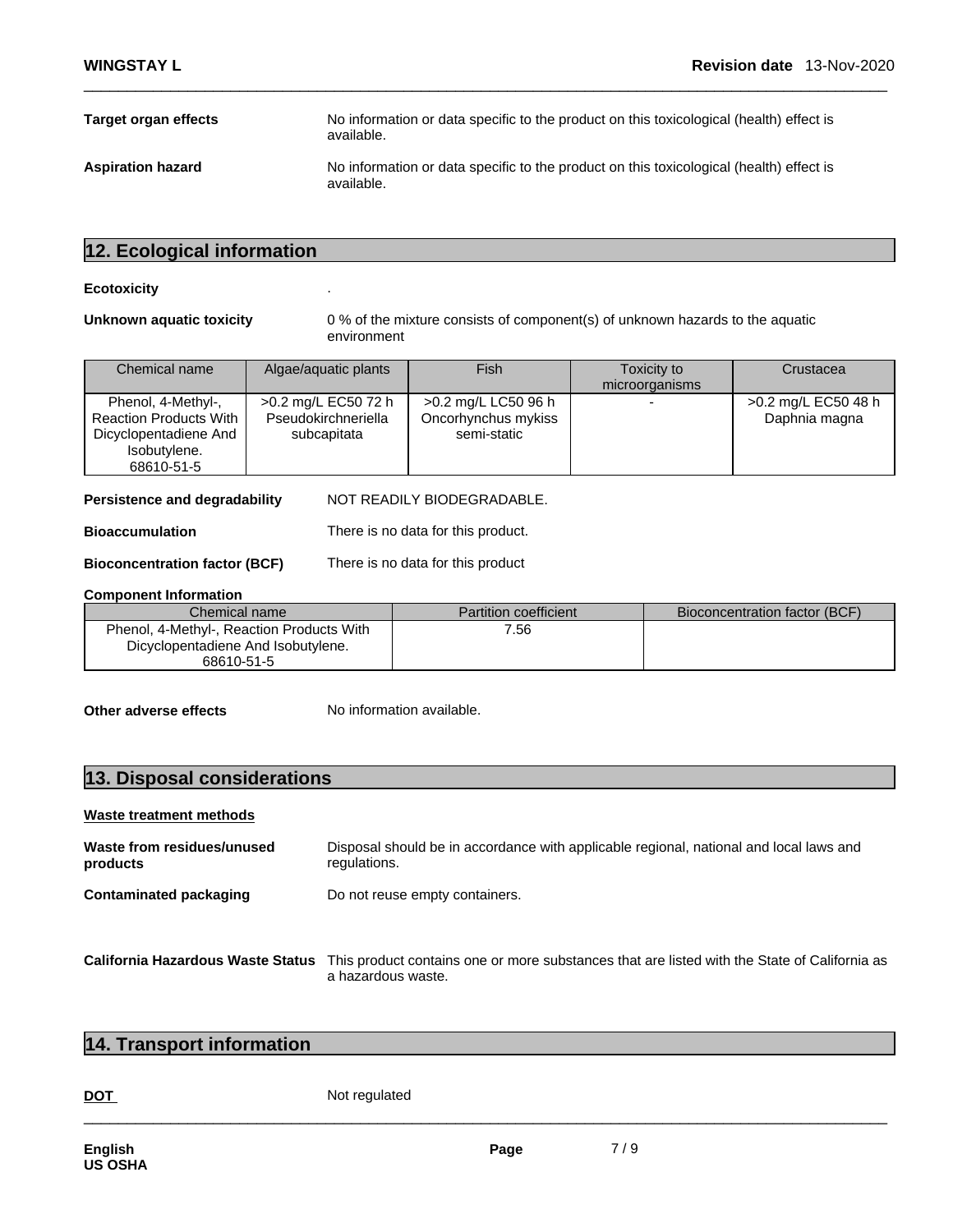| <b>IATA</b> | Not regulated |
|-------------|---------------|
| <b>IMDG</b> | Not regulated |
| <b>MEX</b>  | Not regulated |

|                                  | 15. Regulatory information |  |  |  |  |
|----------------------------------|----------------------------|--|--|--|--|
| <b>International Inventories</b> |                            |  |  |  |  |
| <b>TSCA</b>                      | Yes.                       |  |  |  |  |
| <b>DSL</b>                       | Yes                        |  |  |  |  |
| Leaend:                          |                            |  |  |  |  |

 **TSCA** - United States Toxic Substances Control Act Section 8(b) Inventory  **DSL/NDSL** - Canadian Domestic Substances List/Non-Domestic Substances List

# **US Federal Regulations**

| TSCA Section 12(b) - Chemical Export Notification:         | None Listed |  |
|------------------------------------------------------------|-------------|--|
| TSCA Section 5(a)(2) – Final Significant New Use Rules:    | None Listed |  |
| TSCA Section 5(a)(2) - Proposed Significant New Use Rules: | None Listed |  |
| TSCA Section 5(e) – New Chemical Exposure Limits (NCELs):  | None Listed |  |

### **SARA 313**

Section 313 of Title III of the Superfund Amendments and Reauthorization Act of 1986 (SARA). This product does not contain any chemicals which are subject to the reporting requirements of the Act and Title 40 of the Code of Federal Regulations, Part 372.

### **SARA 311/312 Hazard Categories**

Should this product meet EPCRA 311/312 Tier reporting criteria at 40 CFR 370, refer to Section 2 of this SDS for appropriate classifications. Under the amended regulations at 40 CFR 370, EPCRA 311/312 Tier II reporting for the 2017 calendar year will need to be consistent with updated hazard classifications.

#### **CERCLA**

This material, as supplied, does not contain any substances regulated as hazardous substances under the Comprehensive Environmental Response Compensation and Liability Act (CERCLA) (40 CFR 302) or the Superfund Amendments and Reauthorization Act (SARA) (40 CFR 355). There may be specific reporting requirements at the local, regional, or state level pertaining to releases of this material.

#### **US State Regulations**

#### **California Proposition 65**

This product can expose you to chemicals including those listed below, which is [are] known to the State of California to cause cancer, birth defects or other reproductive harm. For more information go to www.P65Warnings.ca.gov Other Prop 65 components may be present in the product.

| Chen<br>name<br>Tiltidi | $\sim$<br>$\mathcal{L}$ alitornia<br>oosition 65<br>ror |
|-------------------------|---------------------------------------------------------|
| $108 - 88 - 3$          | 'opmenta.                                               |
| oluene                  | ،ام/۱۵۱                                                 |

# **U.S. State Right-to-Know Regulations**

**US State Regulations** This product does not contain any substances regulated by state right-to-know regulations